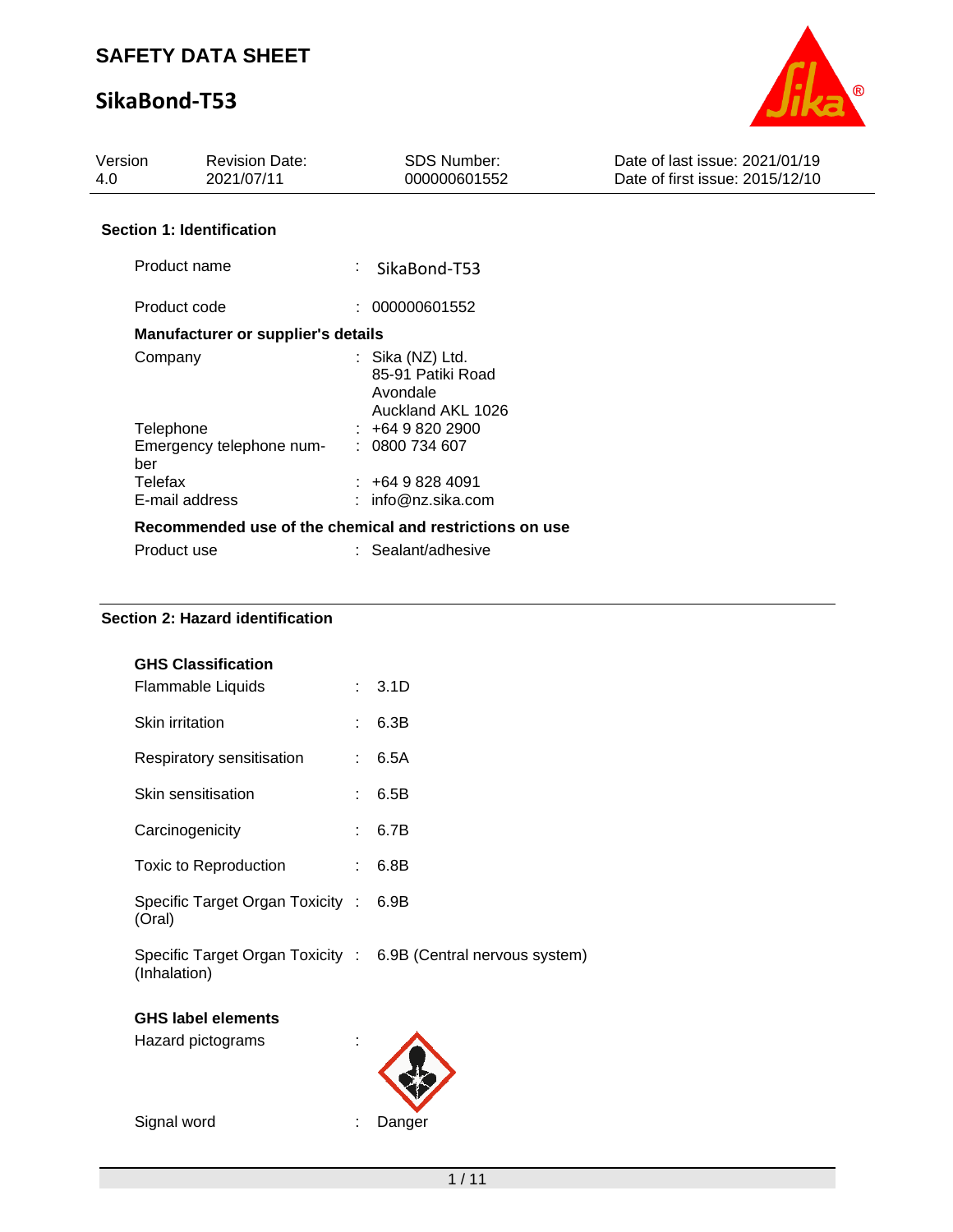

| Version<br>4.0 | <b>Revision Date:</b><br>2021/07/11 | <b>SDS Number:</b><br>000000601552                                                                                                                                                                                                                                                                                                                                                                                                                                                                                                                                                                                                                                                                                                                | Date of last issue: 2021/01/19<br>Date of first issue: 2015/12/10 |
|----------------|-------------------------------------|---------------------------------------------------------------------------------------------------------------------------------------------------------------------------------------------------------------------------------------------------------------------------------------------------------------------------------------------------------------------------------------------------------------------------------------------------------------------------------------------------------------------------------------------------------------------------------------------------------------------------------------------------------------------------------------------------------------------------------------------------|-------------------------------------------------------------------|
|                | <b>Hazard statements</b>            | H227 Combustible liquid.<br>H316 Causes mild skin irritation.<br>H317 May cause an allergic skin reaction.<br>H334 May cause allergy or asthma symptoms or breathing<br>difficulties if inhaled.<br>H351 Suspected of causing cancer.<br>H361 Suspected of damaging fertility or the unborn child.<br>H371 May cause damage to organs if swallowed.<br>H371 May cause damage to organs if inhaled.<br>H373 May cause damage to organs (Central nervous system)<br>through prolonged or repeated exposure if inhaled.                                                                                                                                                                                                                              |                                                                   |
|                | Precautionary statements            | <b>Prevention:</b><br>P201 Obtain special instructions before use.<br>P202 Do not handle until all safety precautions have been read<br>and understood.<br>P210 Keep away from heat/ sparks/ open flames/ hot surfaces.<br>No smoking.<br>P260 Do not breathe dust/ fume/ gas/ mist/ vapours/ spray.<br>P264 Wash skin thoroughly after handling.<br>P270 Do not eat, drink or smoke when using this product.<br>P272 Contaminated work clothing should not be allowed out of<br>the workplace.<br>P280 Wear protective gloves/ protective clothing/ eye protec-<br>tion/ face protection.                                                                                                                                                        |                                                                   |
|                |                                     | <b>Response:</b><br>P302 + P352 IF ON SKIN: Wash with plenty of soap and water.<br>P304 + P341 IF INHALED: If breathing is difficult, remove vic-<br>tim to fresh air and keep at rest in a position comfortable for<br>breathing.<br>P308 + P313 IF exposed or concerned: Get medical advice/<br>attention.<br>P309 + P311 IF exposed or if you feel unwell: Call a POISON<br>CENTER or doctor/ physician.<br>P321 Specific treatment (see supplemental first aid instructions<br>on this label).<br>P333 + P313 If skin irritation or rash occurs: Get medical ad-<br>vice/ attention.<br>P363 Wash contaminated clothing before reuse.<br>P370 + P378 In case of fire: Use dry sand, dry chemical or<br>alcohol-resistant foam for extinction. |                                                                   |
|                |                                     | Storage:<br>P403 + P235 Store in a well-ventilated place. Keep cool.<br>P405 Store locked up.<br>Disposal:<br>P501 Dispose of contents/ container to an approved waste<br>disposal plant.                                                                                                                                                                                                                                                                                                                                                                                                                                                                                                                                                         |                                                                   |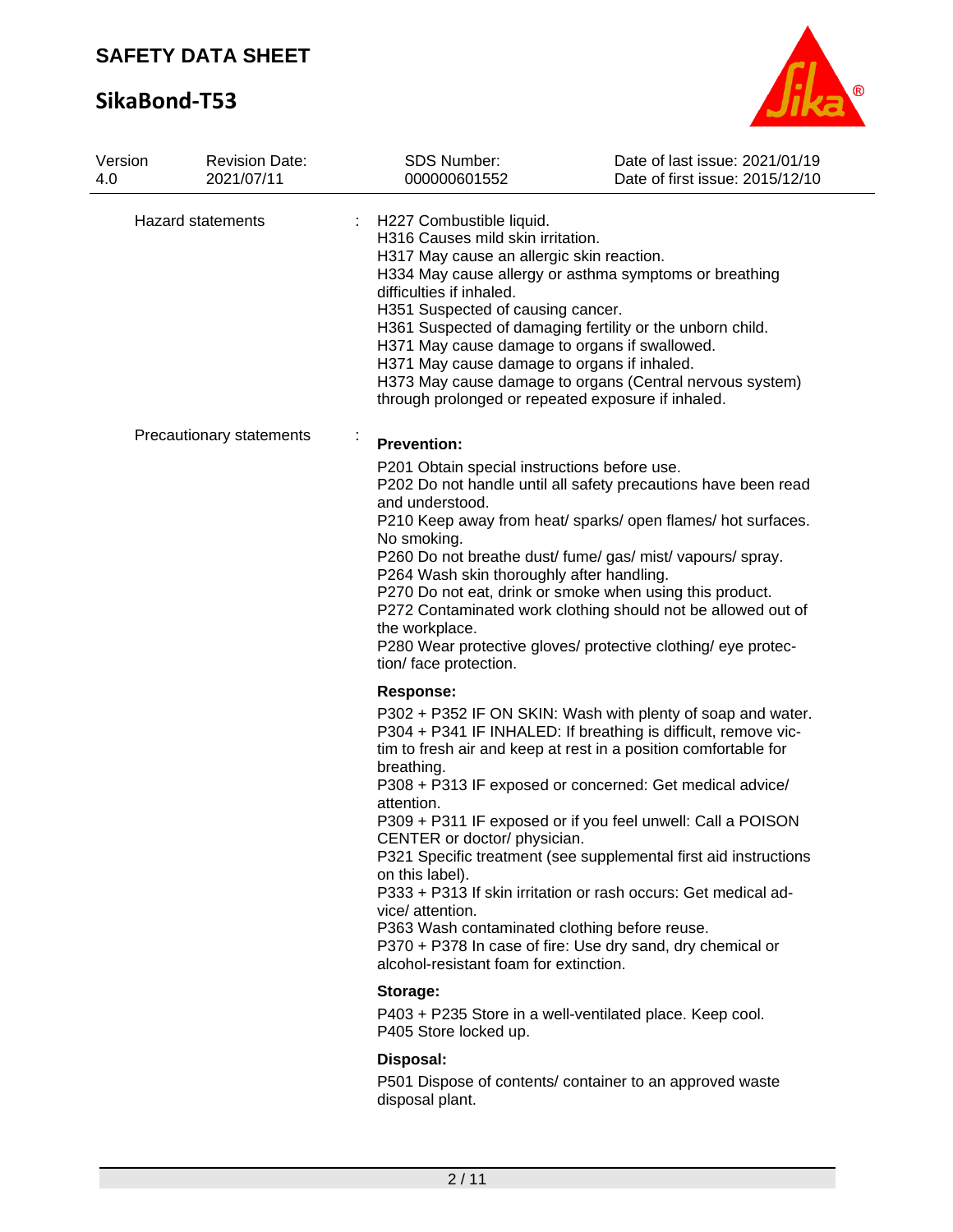# **SikaBond-T53**



| Version | <b>Revision Date:</b> | SDS Number:  | Date of last issue: 2021/01/19  |
|---------|-----------------------|--------------|---------------------------------|
| -4.0    | 2021/07/11            | 000000601552 | Date of first issue: 2015/12/10 |

**Other hazards which do not result in classification**

None known.

### **Section 3: Composition/information on ingredients**

Substance / Mixture : Mixture

#### **Components**

| Chemical name                                | CAS-No.    | Concentration (% w/w) |
|----------------------------------------------|------------|-----------------------|
| xylene                                       | 1330-20-7  | $>= 1 - 2.5$          |
| Hydrocarbons, C9-C12, n-alkanes, isoalkanes, | 64742-82-1 | $>= 1 - 2.5$          |
| cyclics, aromatics (2-25%)                   |            |                       |
| 4,4'-methylenediphenyl diisocyanate          | 101-68-8   | $>= 0.1 - 1.1$        |

#### **Section 4: First-aid measures**

| General advice                                                    |    | Move out of dangerous area.<br>Consult a physician.<br>Show this safety data sheet to the doctor in attendance.                                                                                                                                                                                                                                                                                                                                                                                                                                          |
|-------------------------------------------------------------------|----|----------------------------------------------------------------------------------------------------------------------------------------------------------------------------------------------------------------------------------------------------------------------------------------------------------------------------------------------------------------------------------------------------------------------------------------------------------------------------------------------------------------------------------------------------------|
| If inhaled                                                        |    | Move to fresh air.<br>Consult a physician after significant exposure.                                                                                                                                                                                                                                                                                                                                                                                                                                                                                    |
| In case of skin contact                                           |    | Take off contaminated clothing and shoes immediately.<br>Wash off with soap and plenty of water.<br>If symptoms persist, call a physician.                                                                                                                                                                                                                                                                                                                                                                                                               |
| In case of eye contact                                            |    | Remove contact lenses.<br>Keep eye wide open while rinsing.<br>If eye irritation persists, consult a specialist.                                                                                                                                                                                                                                                                                                                                                                                                                                         |
| If swallowed                                                      |    | Clean mouth with water and drink afterwards plenty of water.<br>Do not give milk or alcoholic beverages.<br>Never give anything by mouth to an unconscious person.                                                                                                                                                                                                                                                                                                                                                                                       |
| Most important symptoms<br>and effects, both acute and<br>delayed | ÷. | No known significant effects or hazards.<br>See Section 11 for more detailed information on health effects<br>and symptoms.<br>Causes mild skin irritation.<br>May cause an allergic skin reaction.<br>May cause allergy or asthma symptoms or breathing difficul-<br>ties if inhaled.<br>Suspected of causing cancer.<br>Suspected of damaging fertility or the unborn child.<br>May cause damage to organs if swallowed.<br>May cause damage to organs if inhaled.<br>May cause damage to organs through prolonged or repeated<br>exposure if inhaled. |
| Notes to physician                                                |    | Treat symptomatically.                                                                                                                                                                                                                                                                                                                                                                                                                                                                                                                                   |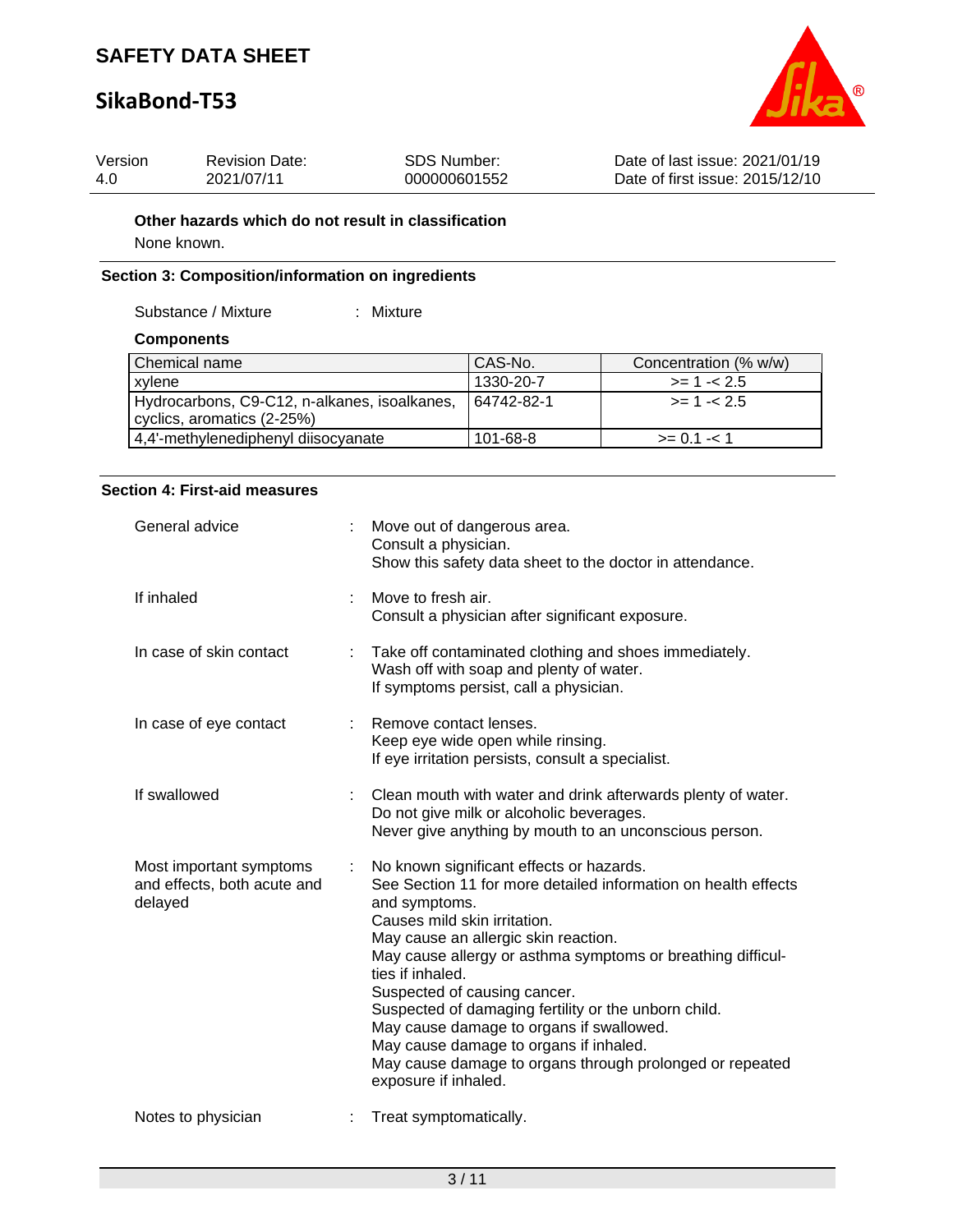

| Version<br>4.0                                       | <b>Revision Date:</b><br>2021/07/11                                             |                                                                                                                                                                | <b>SDS Number:</b><br>000000601552                                                                                                   | Date of last issue: 2021/01/19<br>Date of first issue: 2015/12/10                                                                                                                      |  |  |  |  |  |
|------------------------------------------------------|---------------------------------------------------------------------------------|----------------------------------------------------------------------------------------------------------------------------------------------------------------|--------------------------------------------------------------------------------------------------------------------------------------|----------------------------------------------------------------------------------------------------------------------------------------------------------------------------------------|--|--|--|--|--|
|                                                      | <b>Section 5: Fire-fighting measures</b>                                        |                                                                                                                                                                |                                                                                                                                      |                                                                                                                                                                                        |  |  |  |  |  |
|                                                      | Suitable extinguishing media                                                    | ÷                                                                                                                                                              | Carbon dioxide (CO2)                                                                                                                 |                                                                                                                                                                                        |  |  |  |  |  |
|                                                      | Unsuitable extinguishing<br>media                                               |                                                                                                                                                                | Water                                                                                                                                |                                                                                                                                                                                        |  |  |  |  |  |
|                                                      | Hazardous combustion prod- :<br>ucts                                            |                                                                                                                                                                | No hazardous combustion products are known                                                                                           |                                                                                                                                                                                        |  |  |  |  |  |
|                                                      | Specific extinguishing meth-<br>ods                                             | $\sim 100$                                                                                                                                                     | Standard procedure for chemical fires.                                                                                               |                                                                                                                                                                                        |  |  |  |  |  |
|                                                      | Special protective equipment :<br>for firefighters                              |                                                                                                                                                                |                                                                                                                                      | In the event of fire, wear self-contained breathing apparatus.                                                                                                                         |  |  |  |  |  |
|                                                      | Section 6: Accidental release measures                                          |                                                                                                                                                                |                                                                                                                                      |                                                                                                                                                                                        |  |  |  |  |  |
|                                                      | Personal precautions, protec- :<br>tive equipment and emer-<br>gency procedures |                                                                                                                                                                | Use personal protective equipment.<br>Deny access to unprotected persons.                                                            |                                                                                                                                                                                        |  |  |  |  |  |
| Environmental precautions<br>respective authorities. |                                                                                 | Do not flush into surface water or sanitary sewer system.<br>If the product contaminates rivers and lakes or drains inform                                     |                                                                                                                                      |                                                                                                                                                                                        |  |  |  |  |  |
|                                                      | Methods and materials for<br>containment and cleaning up                        | Soak up with inert absorbent material (e.g. sand, silica gel,<br>acid binder, universal binder, sawdust).<br>Keep in suitable, closed containers for disposal. |                                                                                                                                      |                                                                                                                                                                                        |  |  |  |  |  |
|                                                      | Section 7: Handling and storage                                                 |                                                                                                                                                                |                                                                                                                                      |                                                                                                                                                                                        |  |  |  |  |  |
|                                                      | Advice on protection against<br>fire and explosion                              |                                                                                                                                                                | Normal measures for preventive fire protection.                                                                                      |                                                                                                                                                                                        |  |  |  |  |  |
|                                                      | Advice on safe handling                                                         |                                                                                                                                                                | section 8).<br>Do not get in eyes, on skin, or on clothing.<br>For personal protection see section 8.<br>plication area.<br>products | Avoid exceeding the given occupational exposure limits (see<br>Smoking, eating and drinking should be prohibited in the ap-<br>Follow standard hygiene measures when handling chemical |  |  |  |  |  |
|                                                      | Hygiene measures                                                                |                                                                                                                                                                | practice.<br>When using do not eat or drink.<br>When using do not smoke.<br>Wash hands before breaks and at the end of workday.      | Handle in accordance with good industrial hygiene and safety                                                                                                                           |  |  |  |  |  |
|                                                      | Conditions for safe storage                                                     |                                                                                                                                                                | Store in original container.                                                                                                         |                                                                                                                                                                                        |  |  |  |  |  |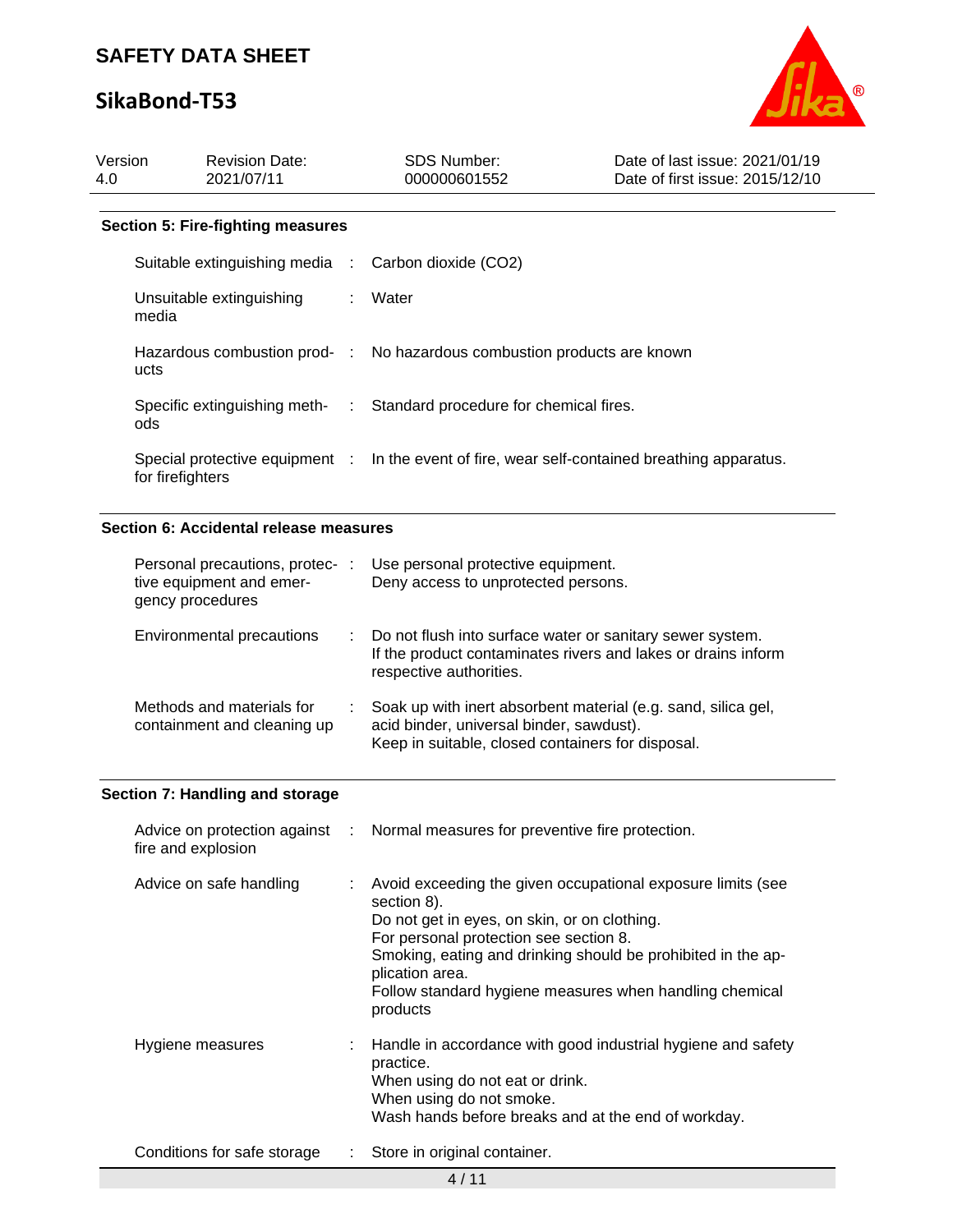# **SikaBond-T53**



| Version | <b>Revision Date:</b> | <b>SDS Number:</b> | Date of last issue: 2021/01/19  |
|---------|-----------------------|--------------------|---------------------------------|
| 4.0     | 2021/07/11            | 000000601552       | Date of first issue: 2015/12/10 |

Keep in a well-ventilated place. Observe label precautions. Store in accordance with local regulations.

### **Section 8: Exposure controls/personal protection**

### **Components with workplace control parameters**

| Components                                                                     | CAS-No.                                                      | Value type<br>(Form of<br>exposure) | Control parame-<br>ters / Permissible<br>concentration | <b>Basis</b> |
|--------------------------------------------------------------------------------|--------------------------------------------------------------|-------------------------------------|--------------------------------------------------------|--------------|
| xylene                                                                         | 1330-20-7                                                    | WES-TWA                             | 50 ppm<br>217 mg/m3                                    | NZ OEL       |
| Hydrocarbons, C9-C12, n-<br>alkanes, isoalkanes, cyclics,<br>aromatics (2-25%) | 64742-82-1                                                   | WES-TWA                             | 300 ppm<br>890 mg/m3                                   | NZ OEL       |
|                                                                                |                                                              | WES-STEL                            | 500 ppm<br>1,480 mg/m3                                 | NZ OEL       |
| 4,4'-methylenediphenyl diiso-<br>cyanate                                       | 101-68-8                                                     | WES-TWA                             | $0.02$ mg/m $3$<br>(NCO)                               | NZ OEL       |
|                                                                                | Further information: Skin sensitiser, Respiratory sensitiser |                                     |                                                        |              |
|                                                                                |                                                              | WES-STEL                            | $0.07$ mg/m $3$<br>(NCO)                               | NZ OEL       |

### **Biological occupational exposure limits**

| <b>Components</b>      | CAS-No.   | Control    | <b>Biological</b> | Sampling  | Permissible       | <b>Basis</b> |
|------------------------|-----------|------------|-------------------|-----------|-------------------|--------------|
|                        |           | parameters | specimen          | time      | concentration     |              |
| xylene                 | 1330-20-7 | Methylhip- | Urine             | End of    | 1.5 $q/l$         | NZ BEI       |
|                        |           | puric acid |                   | shift     |                   |              |
| 4,4'-methylenediphenyl | 101-68-8  | $4.4 -$    | Urine             | End of    | 10 $\mu$ g/g cre- | NZ BEI       |
| diisocyanate           |           | Diaminodi- |                   | exposure  | atinine           |              |
|                        |           | phenyl     |                   | or end of |                   |              |
|                        |           |            |                   | shift     |                   |              |

### **Personal protective equipment**

| Respiratory protection | Use respiratory protection unless adequate local exhaust<br>ventilation is provided or exposure assessment demonstrates<br>that exposures are within recommended exposure guidelines.<br>The filter class for the respirator must be suitable for the max-<br>imum expected contaminant concentration<br>(gas/vapour/aerosol/particulates) that may arise when han-<br>dling the product. If this concentration is exceeded, self-<br>contained breathing apparatus must be used. |
|------------------------|-----------------------------------------------------------------------------------------------------------------------------------------------------------------------------------------------------------------------------------------------------------------------------------------------------------------------------------------------------------------------------------------------------------------------------------------------------------------------------------|
| Hand protection        | Chemical-resistant, impervious gloves complying with an<br>approved standard should be worn at all times when handling<br>chemical products if a risk assessment indicates this is nec-<br>essary.                                                                                                                                                                                                                                                                                |
| Eye protection         | Safety eyewear complying with an approved standard should<br>be used when a risk assessment indicates this is necessary.                                                                                                                                                                                                                                                                                                                                                          |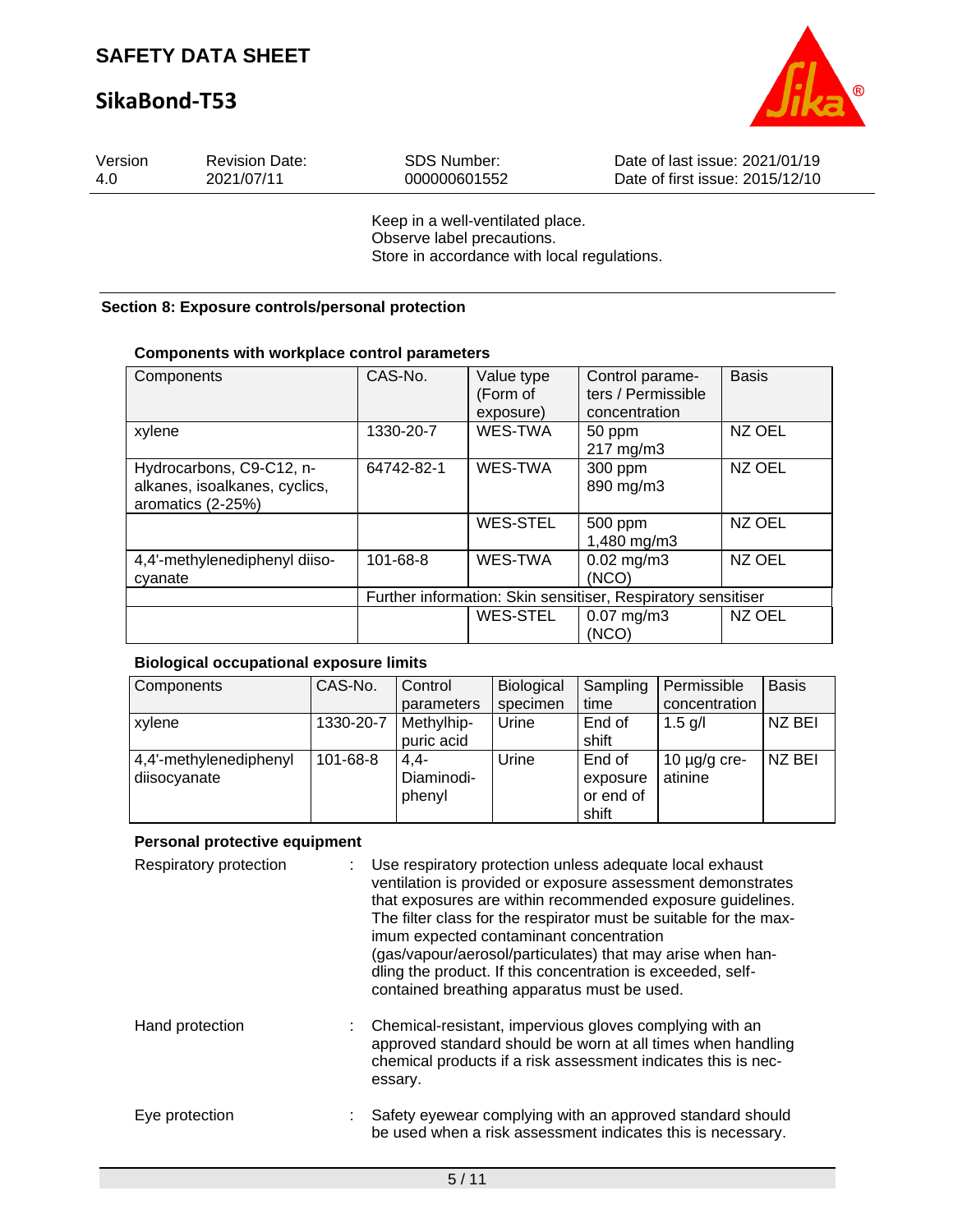

| Version<br>4.0 | <b>Revision Date:</b><br>2021/07/11                 |           | <b>SDS Number:</b><br>000000601552                                                                                                                 | Date of last issue: 2021/01/19<br>Date of first issue: 2015/12/10 |  |  |  |  |  |
|----------------|-----------------------------------------------------|-----------|----------------------------------------------------------------------------------------------------------------------------------------------------|-------------------------------------------------------------------|--|--|--|--|--|
|                | Skin and body protection                            | ÷         | Choose body protection in relation to its type, to the concen-<br>tration and amount of dangerous substances, and to the spe-<br>cific work-place. |                                                                   |  |  |  |  |  |
|                | Section 9: Physical and chemical properties         |           |                                                                                                                                                    |                                                                   |  |  |  |  |  |
|                | Appearance                                          |           | paste                                                                                                                                              |                                                                   |  |  |  |  |  |
|                | Colour                                              |           | various                                                                                                                                            |                                                                   |  |  |  |  |  |
|                | Odour                                               |           | characteristic                                                                                                                                     |                                                                   |  |  |  |  |  |
|                | <b>Odour Threshold</b>                              |           | No data available                                                                                                                                  |                                                                   |  |  |  |  |  |
|                | pH                                                  |           | Not applicable                                                                                                                                     |                                                                   |  |  |  |  |  |
|                | Melting point/range / Freezing<br>point             | $\cdot$ : | No data available                                                                                                                                  |                                                                   |  |  |  |  |  |
|                | Boiling point/boiling range                         |           | No data available                                                                                                                                  |                                                                   |  |  |  |  |  |
|                | Flash point                                         |           | ca. 64.6 °C (148.3 °F)<br>(Method: closed cup)                                                                                                     |                                                                   |  |  |  |  |  |
|                | Evaporation rate                                    |           | No data available                                                                                                                                  |                                                                   |  |  |  |  |  |
|                | Flammability (solid, gas)                           |           | No data available                                                                                                                                  |                                                                   |  |  |  |  |  |
|                | Upper explosion limit / Upper<br>flammability limit | ÷         | No data available                                                                                                                                  |                                                                   |  |  |  |  |  |
|                | Lower explosion limit / Lower<br>flammability limit | ÷         | No data available                                                                                                                                  |                                                                   |  |  |  |  |  |
|                | Vapour pressure                                     | ÷.        | 0.01 hPa                                                                                                                                           |                                                                   |  |  |  |  |  |
|                | Relative vapour density                             |           | No data available                                                                                                                                  |                                                                   |  |  |  |  |  |
|                | Density                                             |           | 1.26 g/cm3 (23 $°C$ (73 $°F$ ))                                                                                                                    |                                                                   |  |  |  |  |  |
|                | Solubility(ies)<br>Water solubility                 |           | insoluble                                                                                                                                          |                                                                   |  |  |  |  |  |
|                | Solubility in other solvents                        | ÷         | No data available                                                                                                                                  |                                                                   |  |  |  |  |  |
|                | Partition coefficient: n-<br>octanol/water          |           | No data available                                                                                                                                  |                                                                   |  |  |  |  |  |
|                | Auto-ignition temperature                           |           | No data available                                                                                                                                  |                                                                   |  |  |  |  |  |
|                | Decomposition temperature                           | ÷         | No data available                                                                                                                                  |                                                                   |  |  |  |  |  |
|                | Viscosity<br>Viscosity, dynamic                     |           | No data available                                                                                                                                  |                                                                   |  |  |  |  |  |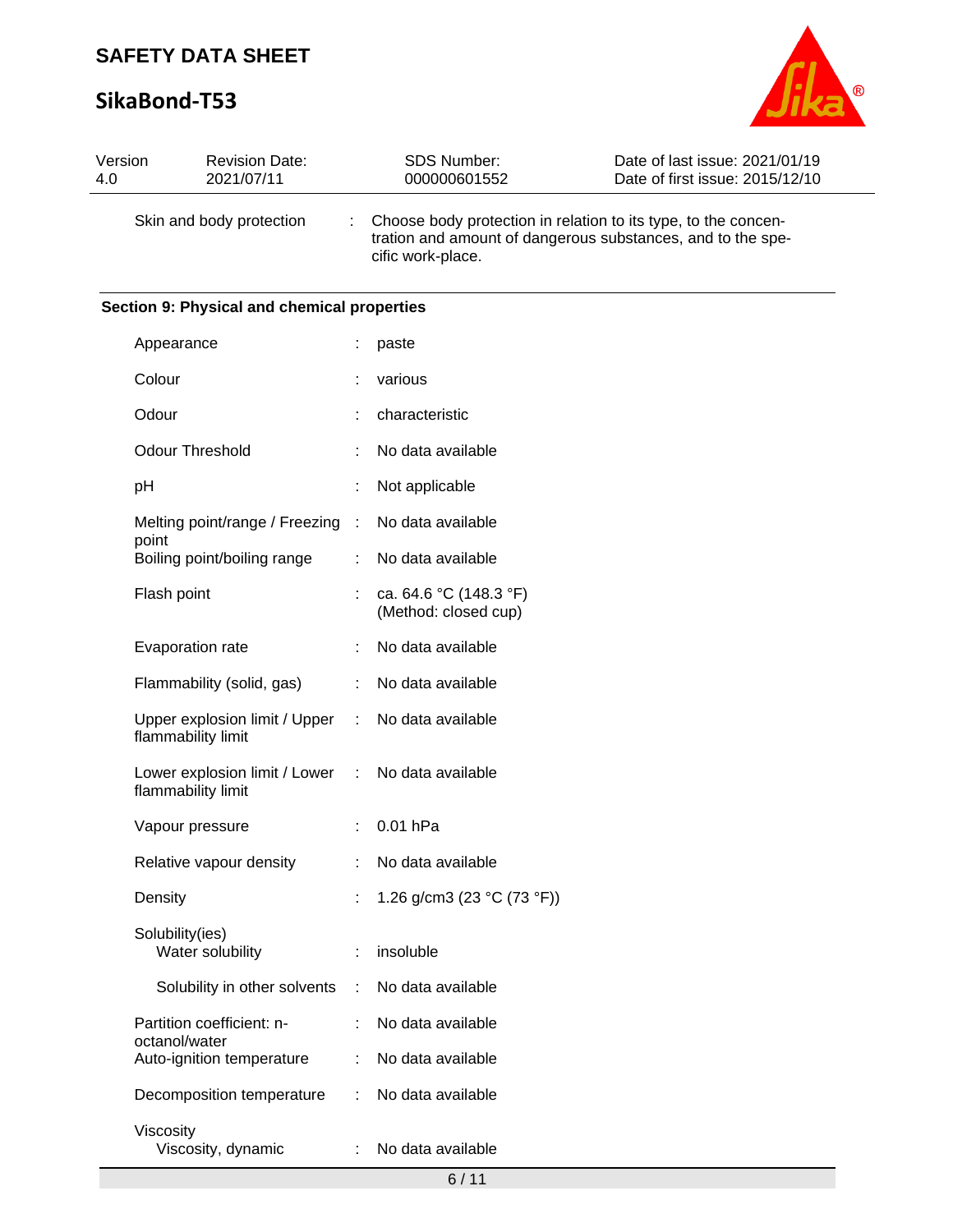# **SikaBond-T53**



| Version<br>4.0 | <b>Revision Date:</b><br>2021/07/11                                  |    | <b>SDS Number:</b><br>000000601552                                                                                                                                                   | Date of last issue: 2021/01/19<br>Date of first issue: 2015/12/10 |  |
|----------------|----------------------------------------------------------------------|----|--------------------------------------------------------------------------------------------------------------------------------------------------------------------------------------|-------------------------------------------------------------------|--|
|                | Viscosity, kinematic<br>Explosive properties<br>Oxidizing properties | ÷. | : ca. > 20.5 mm2/s (40 °C (104 °F))<br>No data available<br>No data available                                                                                                        |                                                                   |  |
|                | Volatile organic compounds                                           |    | $\therefore$ Directive 2010/75/EU of 24 November 2010 on industrial<br>emissions (integrated pollution prevention and control)<br>Volatile organic compounds (VOC) content: 4.1% w/w |                                                                   |  |
|                | Section 10: Stability and reactivity                                 |    |                                                                                                                                                                                      |                                                                   |  |
|                | Reactivity                                                           | ٠  | No dangerous reaction known under conditions of normal use.                                                                                                                          |                                                                   |  |

| Chemical stability     | : The product is chemically stable.                                    |
|------------------------|------------------------------------------------------------------------|
| tions                  | Possibility of hazardous reac- : No hazards to be specially mentioned. |
| Conditions to avoid    | No data available                                                      |
| Incompatible materials | No data available                                                      |
|                        |                                                                        |

## **Section 11: Toxicological information**

### **Acute toxicity**

Not classified based on available information.

| <b>Components:</b>                                          |                                                                                                  |
|-------------------------------------------------------------|--------------------------------------------------------------------------------------------------|
| xylene:<br>Acute oral toxicity                              | : LD50 Oral (Rat): $3,523$ mg/kg                                                                 |
| Acute dermal toxicity                                       | LD50 Dermal (Rabbit): 1,700 mg/kg                                                                |
| 4.4'-methylenediphenyl diisocyanate:<br>Acute oral toxicity | : LD50 Oral (Rat): $> 4,700$ mg/kg<br>Method: OECD Test Guideline 401                            |
| Acute inhalation toxicity                                   | : LC50: 1.5 mg/l<br>Exposure time: 4 h<br>Test atmosphere: dust/mist<br>Method: Expert judgement |

### **Skin corrosion/irritation**

Causes mild skin irritation.

### **Serious eye damage/eye irritation**

Not classified based on available information.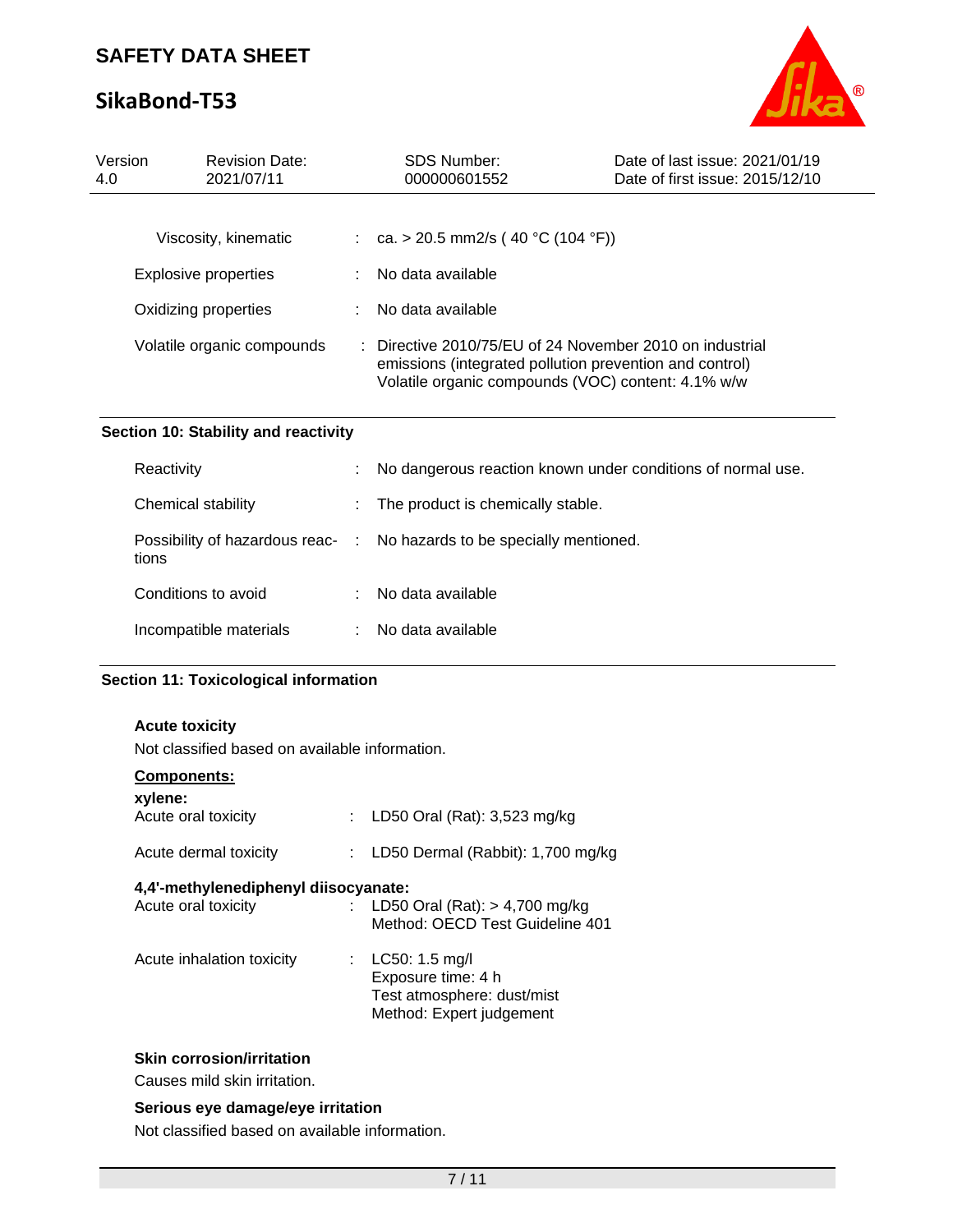

| Version<br>4.0 |                                                                                                                | <b>Revision Date:</b><br>2021/07/11                                                | <b>SDS Number:</b><br>000000601552 | Date of last issue: 2021/01/19<br>Date of first issue: 2015/12/10                             |  |  |  |  |
|----------------|----------------------------------------------------------------------------------------------------------------|------------------------------------------------------------------------------------|------------------------------------|-----------------------------------------------------------------------------------------------|--|--|--|--|
|                |                                                                                                                | <b>Respiratory or skin sensitisation</b>                                           |                                    |                                                                                               |  |  |  |  |
|                |                                                                                                                | <b>Skin sensitisation</b>                                                          |                                    |                                                                                               |  |  |  |  |
|                | May cause an allergic skin reaction.                                                                           |                                                                                    |                                    |                                                                                               |  |  |  |  |
|                | <b>Respiratory sensitisation</b><br>May cause allergy or asthma symptoms or breathing difficulties if inhaled. |                                                                                    |                                    |                                                                                               |  |  |  |  |
|                |                                                                                                                |                                                                                    |                                    |                                                                                               |  |  |  |  |
|                | <b>Chronic toxicity</b>                                                                                        |                                                                                    |                                    |                                                                                               |  |  |  |  |
|                |                                                                                                                | <b>Germ cell mutagenicity</b>                                                      |                                    |                                                                                               |  |  |  |  |
|                | Not classified based on available information.<br>Carcinogenicity                                              |                                                                                    |                                    |                                                                                               |  |  |  |  |
|                |                                                                                                                |                                                                                    |                                    |                                                                                               |  |  |  |  |
|                | Suspected of causing cancer.                                                                                   |                                                                                    |                                    |                                                                                               |  |  |  |  |
|                |                                                                                                                | <b>Reproductive toxicity</b>                                                       |                                    |                                                                                               |  |  |  |  |
|                |                                                                                                                | Suspected of damaging fertility or the unborn child.                               |                                    |                                                                                               |  |  |  |  |
|                |                                                                                                                | <b>STOT - single exposure</b>                                                      |                                    |                                                                                               |  |  |  |  |
|                |                                                                                                                | May cause damage to organs if swallowed.<br>May cause damage to organs if inhaled. |                                    |                                                                                               |  |  |  |  |
|                |                                                                                                                | <b>STOT - repeated exposure</b>                                                    |                                    |                                                                                               |  |  |  |  |
|                | inhaled.                                                                                                       |                                                                                    |                                    | May cause damage to organs (Central nervous system) through prolonged or repeated exposure if |  |  |  |  |
|                |                                                                                                                | <b>Aspiration toxicity</b>                                                         |                                    |                                                                                               |  |  |  |  |
|                |                                                                                                                | Not classified based on available information.                                     |                                    |                                                                                               |  |  |  |  |
|                |                                                                                                                | <b>Section 12: Ecological information</b>                                          |                                    |                                                                                               |  |  |  |  |
|                | <b>Ecotoxicity</b>                                                                                             |                                                                                    |                                    |                                                                                               |  |  |  |  |
|                | Components:                                                                                                    |                                                                                    |                                    |                                                                                               |  |  |  |  |
|                | xylene:                                                                                                        |                                                                                    |                                    |                                                                                               |  |  |  |  |

| xviene:<br>Toxicity to algae/aquatic<br>plants                                   | EC50 (Pseudokirchneriella subcapitata (green algae)): 2.2<br>mq/l<br>Exposure time: 72 h<br>Method: OECD Test Guideline 201 |
|----------------------------------------------------------------------------------|-----------------------------------------------------------------------------------------------------------------------------|
| Toxicity to fish (Chronic tox-<br>÷.<br>icity)                                   | NOEC (Oncorhynchus mykiss (rainbow trout)): $> 1.3$ mg/l<br>Exposure time: 56 d                                             |
| Toxicity to daphnia and other :<br>aquatic invertebrates (Chron-<br>ic toxicity) | NOEC (Daphnia (water flea)): 1.17 mg/l<br>Exposure time: 7 d                                                                |
| Persistence and degradability<br>No data available                               |                                                                                                                             |
| <b>Bioaccumulative potential</b><br>No data available                            |                                                                                                                             |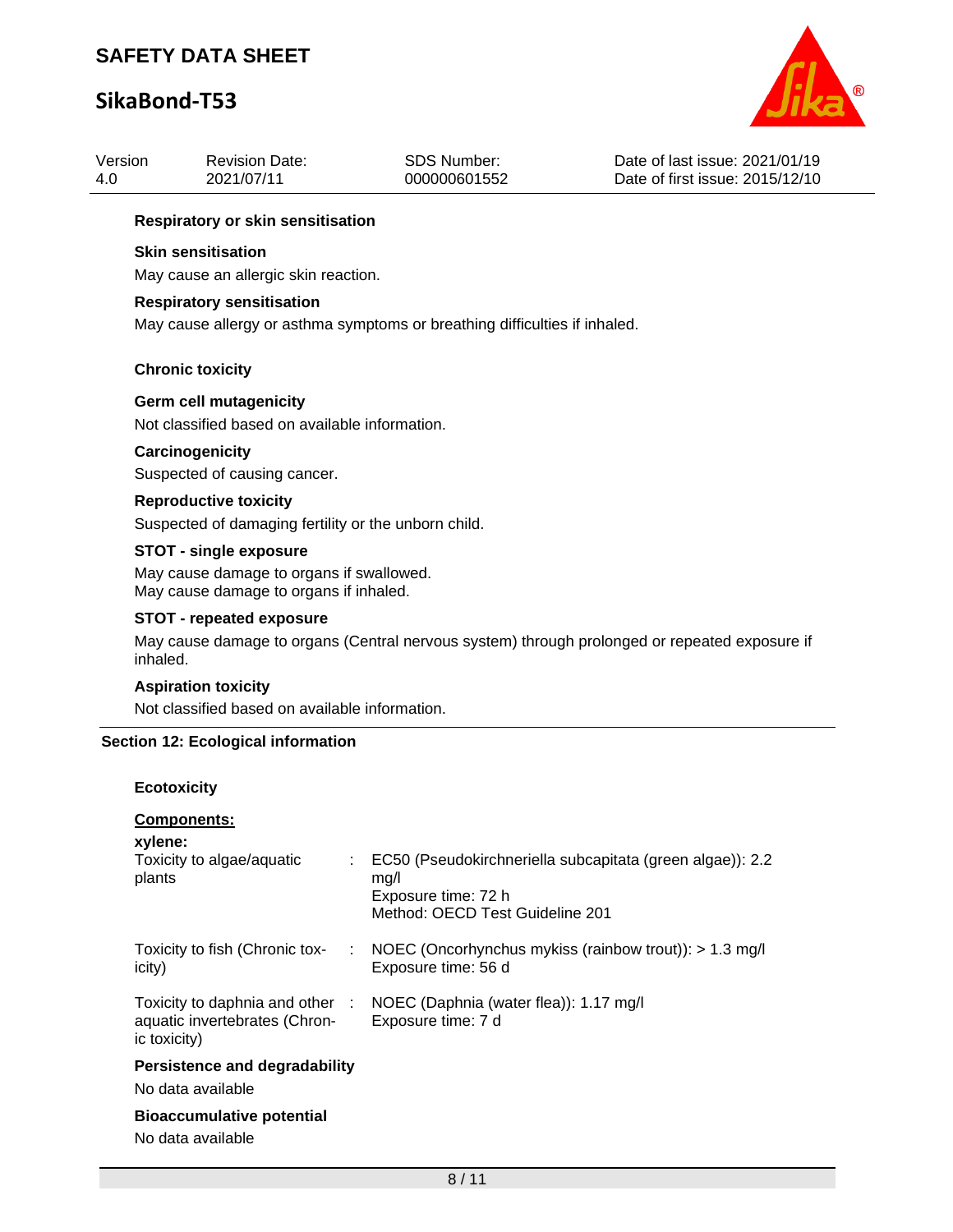## **SikaBond-T53**



| Version<br>4.0 | <b>Revision Date:</b><br>2021/07/11                                   |  | <b>SDS Number:</b><br>000000601552                                                             | Date of last issue: 2021/01/19<br>Date of first issue: 2015/12/10                                                      |  |  |
|----------------|-----------------------------------------------------------------------|--|------------------------------------------------------------------------------------------------|------------------------------------------------------------------------------------------------------------------------|--|--|
|                | <b>Mobility in soil</b><br>No data available<br>Other adverse effects |  |                                                                                                |                                                                                                                        |  |  |
|                | <b>Product:</b><br>Additional ecological infor-<br>mation             |  | : There is no data available for this product.                                                 |                                                                                                                        |  |  |
|                | <b>Section 13: Disposal considerations</b>                            |  |                                                                                                |                                                                                                                        |  |  |
|                | <b>Disposal methods</b>                                               |  |                                                                                                |                                                                                                                        |  |  |
|                | Waste from residues                                                   |  | courses or the soil.<br>cal or used container.<br>Send to a licensed waste management company. | The product should not be allowed to enter drains, water<br>Do not contaminate ponds, waterways or ditches with chemi- |  |  |
|                | Contaminated packaging                                                |  | Empty remaining contents.<br>Dispose of as unused product.<br>Do not re-use empty containers.  | Do not burn, or use a cutting torch on, the empty drum.                                                                |  |  |

#### **Section 14: Transport information**

#### **International Regulations**

**UNRTDG**

Not regulated as a dangerous good

#### **IATA-DGR**

Not regulated as a dangerous good

#### **IMDG-Code**

Not regulated as a dangerous good

### **Transport in bulk according to Annex II of MARPOL 73/78 and the IBC Code**

Not applicable for product as supplied.

#### **National Regulations**

**NZS 5433** Not regulated as a dangerous good

#### **Section 15: Regulatory information**

#### **Safety, health and environmental regulations/legislation specific for the substance or mixture**

International Chemical Weapons Convention (CWC) Schedules of Toxic Chemicals and Precursors : Not applicable

### **HSNO Approval Number** HSR002680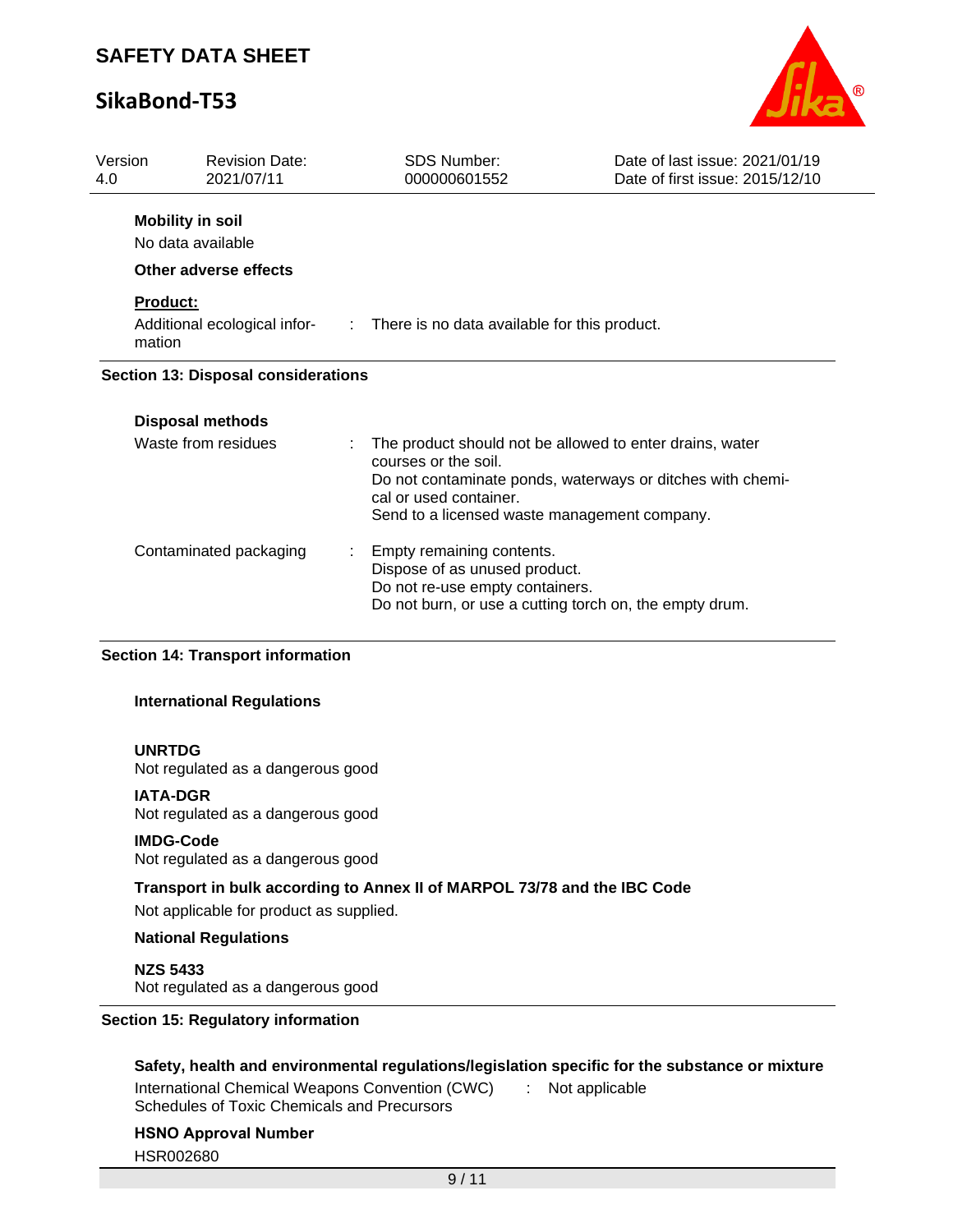## **SikaBond-T53**



| Version<br>4.0 | <b>Revision Date:</b><br>2021/07/11                                                                  | <b>SDS Number:</b><br>000000601552                                        | Date of last issue: 2021/01/19<br>Date of first issue: 2015/12/10                                  |
|----------------|------------------------------------------------------------------------------------------------------|---------------------------------------------------------------------------|----------------------------------------------------------------------------------------------------|
|                | <b>HSW Controls</b>                                                                                  |                                                                           |                                                                                                    |
|                | Certified handler certificate not required.<br>Tracking hazardous substance not required.<br>mation. |                                                                           | Refer to the Health and Safety at Work (Hazardous Substances) Regulations 2017, for further infor- |
|                |                                                                                                      | The components of this product are reported in the following inventories: |                                                                                                    |
|                | <b>NZIoC</b>                                                                                         | : On the inventory, or in compliance with the inventory                   |                                                                                                    |
|                | <b>Section 16: Other information</b>                                                                 |                                                                           |                                                                                                    |
|                | <b>Full text of other abbreviations</b>                                                              |                                                                           |                                                                                                    |
|                | NZ BEI                                                                                               | New Zealand. Biological Exposure Indices                                  |                                                                                                    |
|                | NZ OEL                                                                                               |                                                                           | New Zealand. Workplace Exposure Standards for Atmospher-                                           |
|                |                                                                                                      | ic Contaminants                                                           |                                                                                                    |
|                | NZ OEL / WES-TWA                                                                                     |                                                                           | Workplace Exposure Standard - Time Weighted average                                                |
|                | NZ OEL / WES-STEL                                                                                    |                                                                           | Workplace Exposure Standard - Short-Term Exposure Limit                                            |
| <b>ADG</b>     |                                                                                                      | Australian Dangerous Goods Code.                                          |                                                                                                    |
| <b>ADR</b>     |                                                                                                      |                                                                           | European Agreement concerning the International Carriage of                                        |
|                |                                                                                                      | Dangerous Goods by Road                                                   |                                                                                                    |
| CAS            |                                                                                                      | <b>Chemical Abstracts Service</b>                                         |                                                                                                    |
|                | <b>DNEL</b>                                                                                          | Derived no-effect level                                                   |                                                                                                    |
|                |                                                                                                      |                                                                           |                                                                                                    |
|                | <b>EC50</b>                                                                                          | Half maximal effective concentration                                      |                                                                                                    |
| <b>GHS</b>     |                                                                                                      | <b>Globally Harmonized System</b>                                         |                                                                                                    |
| <b>IATA</b>    |                                                                                                      | International Air Transport Association                                   |                                                                                                    |
|                | <b>IMDG</b>                                                                                          | International Maritime Code for Dangerous Goods                           |                                                                                                    |
|                | LD50                                                                                                 |                                                                           | Median lethal dosis (the amount of a material, given all at                                        |
|                |                                                                                                      |                                                                           | once, which causes the death of 50% (one half) of a group of                                       |
|                |                                                                                                      | test animals)                                                             |                                                                                                    |
|                | <b>LC50</b>                                                                                          |                                                                           | Median lethal concentration (concentrations of the chemical in                                     |
|                |                                                                                                      |                                                                           | air that kills 50% of the test animals during the observation                                      |
|                |                                                                                                      | period)                                                                   |                                                                                                    |
|                | <b>MARPOL</b>                                                                                        |                                                                           | International Convention for the Prevention of Pollution from                                      |
|                |                                                                                                      | Ships, 1973 as modified by the Protocol of 1978                           |                                                                                                    |
| <b>OEL</b>     |                                                                                                      | Occupational Exposure Limit                                               |                                                                                                    |
| <b>PBT</b>     |                                                                                                      | Persistent, bioaccumulative and toxic                                     |                                                                                                    |
|                | <b>PNEC</b>                                                                                          | Predicted no effect concentration                                         |                                                                                                    |
|                | <b>REACH</b>                                                                                         |                                                                           | Regulation (EC) No 1907/2006 of the European Parliament                                            |
|                |                                                                                                      |                                                                           | and of the Council of 18 December 2006 concerning the Reg-                                         |
|                |                                                                                                      |                                                                           | istration, Evaluation, Authorisation and Restriction of Chemi-                                     |
|                |                                                                                                      |                                                                           | cals (REACH), establishing a European Chemicals Agency                                             |
|                | <b>SVHC</b>                                                                                          | Substances of Very High Concern                                           |                                                                                                    |
|                |                                                                                                      |                                                                           |                                                                                                    |
|                | vPvB                                                                                                 | Very persistent and very bioaccumulative                                  |                                                                                                    |

SDS Number:

The information contained in this Safety Data Sheet corresponds to our level of knowledge at the time of publication. All warranties are excluded. Our most current General Sales Conditions shall apply. Please consult the product data sheet prior to any use and processing.

Changes as compared to previous version !